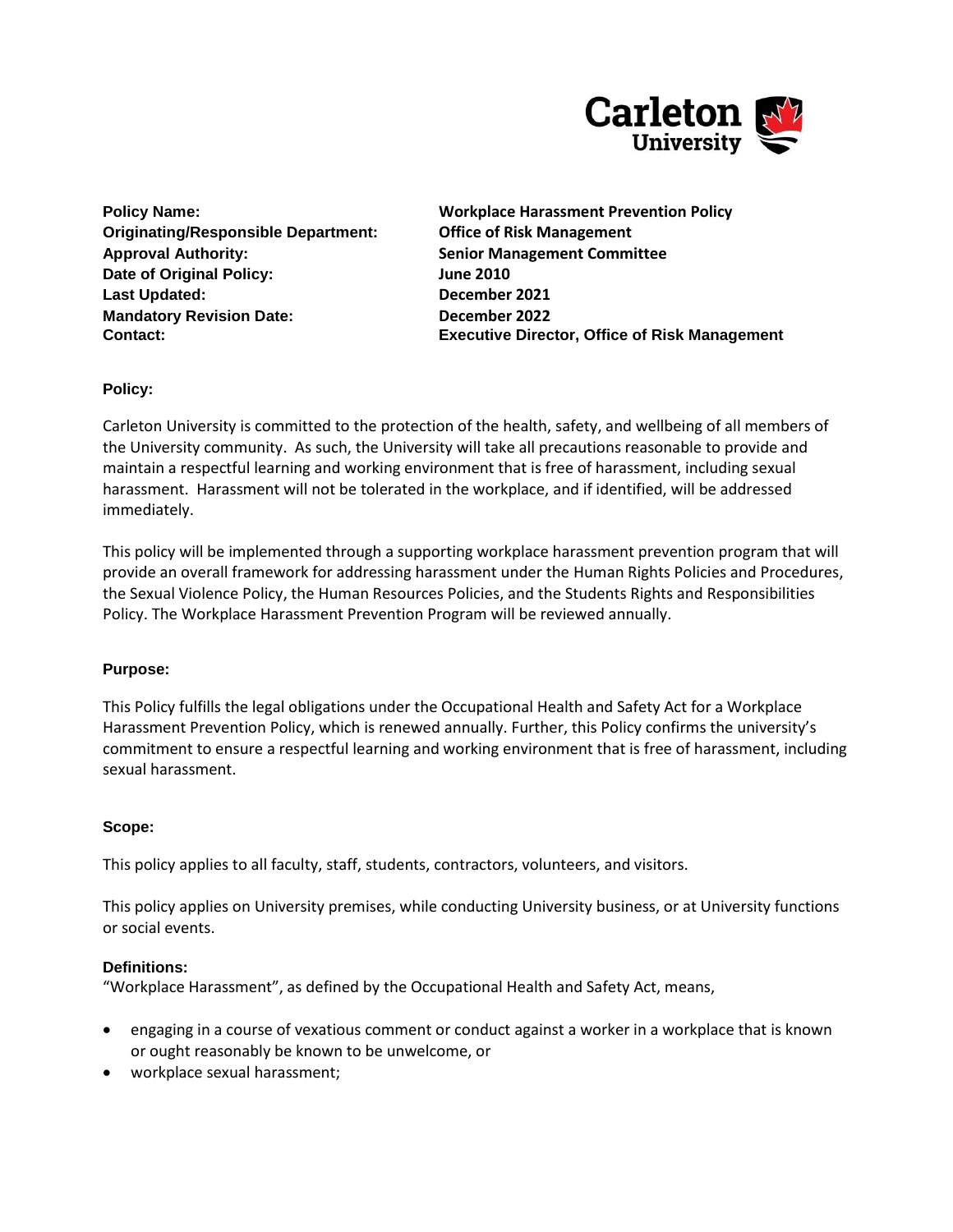"Workplace Sexual Harassment", as defined by the Occupational Health and Safety Act, means,

- engaging in a course of vexatious comment or conduct against a worker in a workplace because of sex, sexual orientation, gender identify or gender expression, where the course of comment or conduct is known or ought reasonably to be known to be unwelcome, or
- making a sexual solicitation or advance where the person making the solicitation or advance is in a position to confer, grant or deny a benefit or advancement to the worker and the person knows or ought reasonably to know that the solicitation or advance is unwelcome.

Workplace harassment does not include legitimate performance management and legitimate exercise of academic freedom.

### **Procedure:**

#### *Reporting*

- Harassing behavior shall not be ignored. Employees shall report any incidents of Workplace Harassment that have been experienced or witnessed. Reports should be directed to a Manager/Supervisor or to Human Resources or the Deputy Provost Office. Workplace sexual harassment reports shall be reported in accordance with the Sexual Violence Policy.
- In the event of an emergency, Campus Safety Services should be contacted at (613) 520-4444.
- There will be no negative consequences for persons making reports in good faith.

### *Investigation*

- The University will investigate and deal with all reports of workplace harassment in a fair and timely manner, respecting the confidentiality of all persons involved as much as possible.
- The results of the investigation and corrective action will be communicated to the worker(s) involved as required by law.

## **Roles and Responsibilities:**

All employees are responsible for complying with all applicable legislated requirements and University policies and procedures. This includes successful and timely completion of Workplace Violence and Harassment Prevention Training (Respect and Safety), as well as periodic refresher training as directed. Employees are responsible for complying with this policy and th[e Workplace Harassment Prevention](http://carleton.ca/ehs/wp-content/uploads/Harassment-Prevention-Program_January2013.pdf)  [Program.](http://carleton.ca/ehs/wp-content/uploads/Harassment-Prevention-Program_January2013.pdf)

Persons with authority to direct the work of and assign tasks to others are supervisors or Managers and are responsible for ensuring that safe and healthy work conditions are maintained and that safe work practices are followed in their assigned areas. Managers/Supervisors will inform their direct reports of the requirements of this policy and the Workplace Harassment Prevention Program and will ensure that these requirements are followed.

Students are responsible for acting in a manner that protects the health and safety of themselves and others and for complying with all applicable health and safety requirements. Students must adhere to the requirements outlined in the Student Rights and Responsibilities Policy.

The University will hold employees, students, volunteers and visitors accountable and will impose discipline and other sanctions up to and including discharge, expulsion, and trespass notices for violation of this policy. The University may also initiate criminal or civil proceedings against persons who engage in workplace harassment.